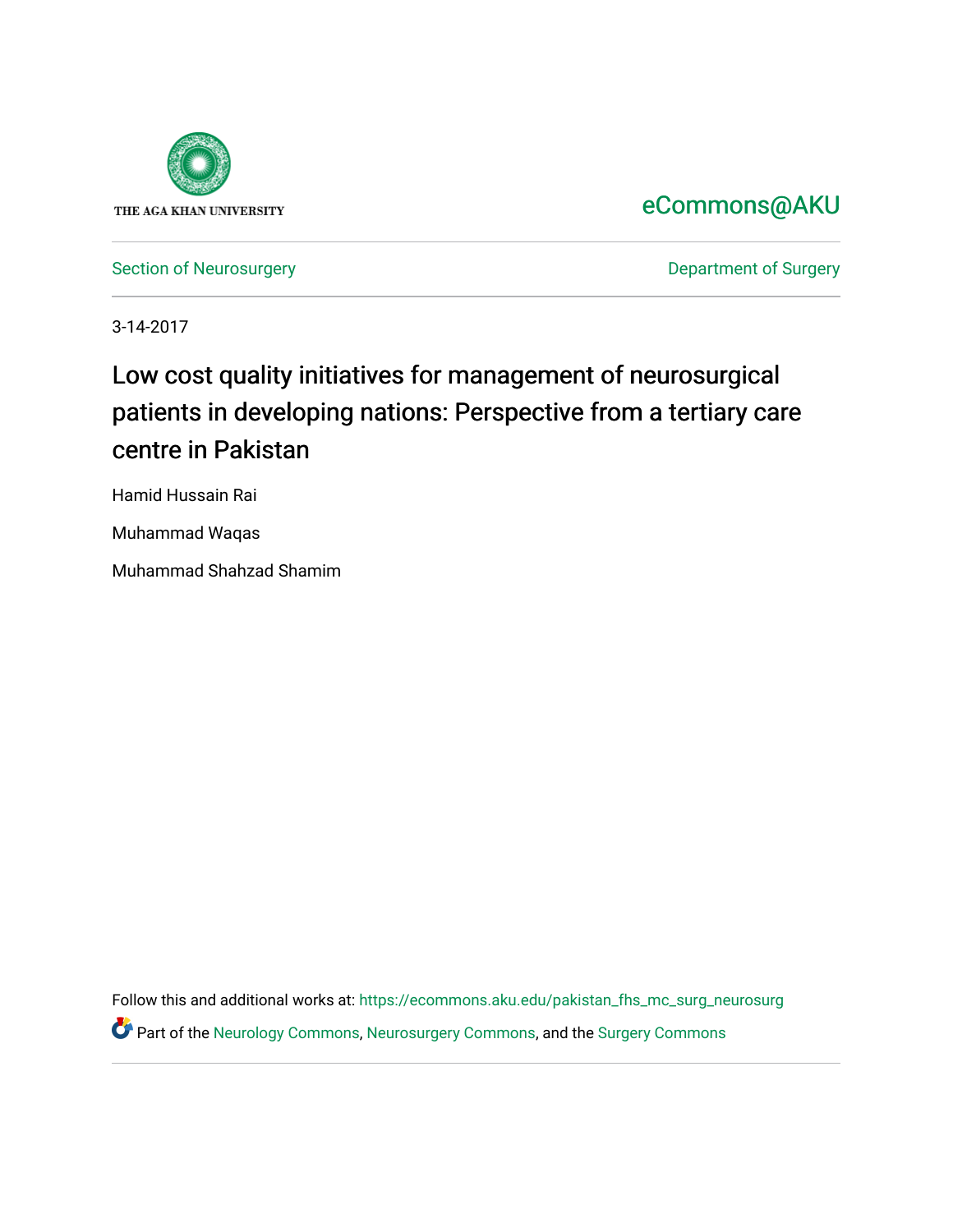

**SURGICAL NEUROLOGY INTERNATIONAL** 

**SNI: Socio-Economics, Politics, and Medicine**

**OPEN ACCESS For entire Editorial Board visit :** http://www.surgicalneurologyint.com University of California, Los Angeles, CA, USA

**Editor: James I. Ausman,** MD, PhD

### Original Article

## **Low cost quality initiatives for management of neurosurgical patients in developing nations: Perspective from a tertiary care centre in Pakistan**

### Hamid H. Rai, Muhammad Waqas, Muhammad S. Shamim

Department of Surgery, Section of Neurosurgery, Aga Khan University Hospital, Karachi, Pakistan

E‑mail: Hamid H. Rai ‑ hamidhussainrai@hotmail.com; Muhammad Waqas ‑ waqas.muhammad@aku.edu; \*Muhammad S. Shamim ‑ shahzad.shamim@aku.edu \*Corresponding author

Received: 24 August 16 Accepted: 12 January 17 Published: 14 March 17

#### **Abstract**

**Background:** Targeting resources on cost-effective care strategies is pertinent for developing nations, specifically for already burdened specialties such as neurosurgery, where without state support and insurance companies, expenses are borne by the patient themselves.

**Methods:** This was a descriptive review of literary work published by the section of neurosurgery at Aga Khan University Hospital, Pakistan. We searched PubMed and CiNAHL databases to identify articles, which were then critically analyzed and discussed from a perspective of low‑cost quality care.

**Results:** We demonstrate the cost effectiveness of three initiatives, namely, blood ordering protocol for elective spine arthrodesis, nonoperative management being superior to surgical stabilization in spine injury patients with complete neurological deficits, and early tracheostomy in patients with isolated severe traumatic brain injury.

**Conclusion:** Initiation and implementation of such cost‑effective strategies without compromising quality health standards must be emphasized by neurosurgical centers throughout the developing world for smart allocation and utilization of funds.

**Key Words:** Blood transfusion protocol, cost effectiveness, early tracheostomy, spinal cord injury



#### **INTRODUCTION**

With a per capita income of PKR 153,060 (2015), Pakistan is classified by the World Health Organization as a low middle‑income country. Cost is a serious consideration for our patients, especially in the private health sector, where without state support and insurance companies, expenses are borne by the patients themselves.[11] Health care concerns focus on the concept of value, defined as a composite of cost, quality, and access. This emphasis on value is undermined by

This is an open access article distributed under the terms of the Creative Commons Attribution-NonCommercial-ShareAlike 3.0 License, which allows others to remix, tweak, and build upon the work non-commercially, as long as the author is credited and the new creations are licensed under the identical terms.

**For reprints contact:** reprints@medknow.com

**How to cite this article:** Rai HH, Waqas M, Shamim MS. Low cost quality initiatives for management of neurosurgical patients in developing nations: Perspective from a tertiary care centre in Pakistan. Surg Neurol Int 2017;8:35.

http://surgicalneurologyint.com/Low-cost-quality-initiatives-for-management-ofneurosurgical-patients-in-developing-nations:-Perspective-from-a-tertiary-carecentre-in-Pakistan/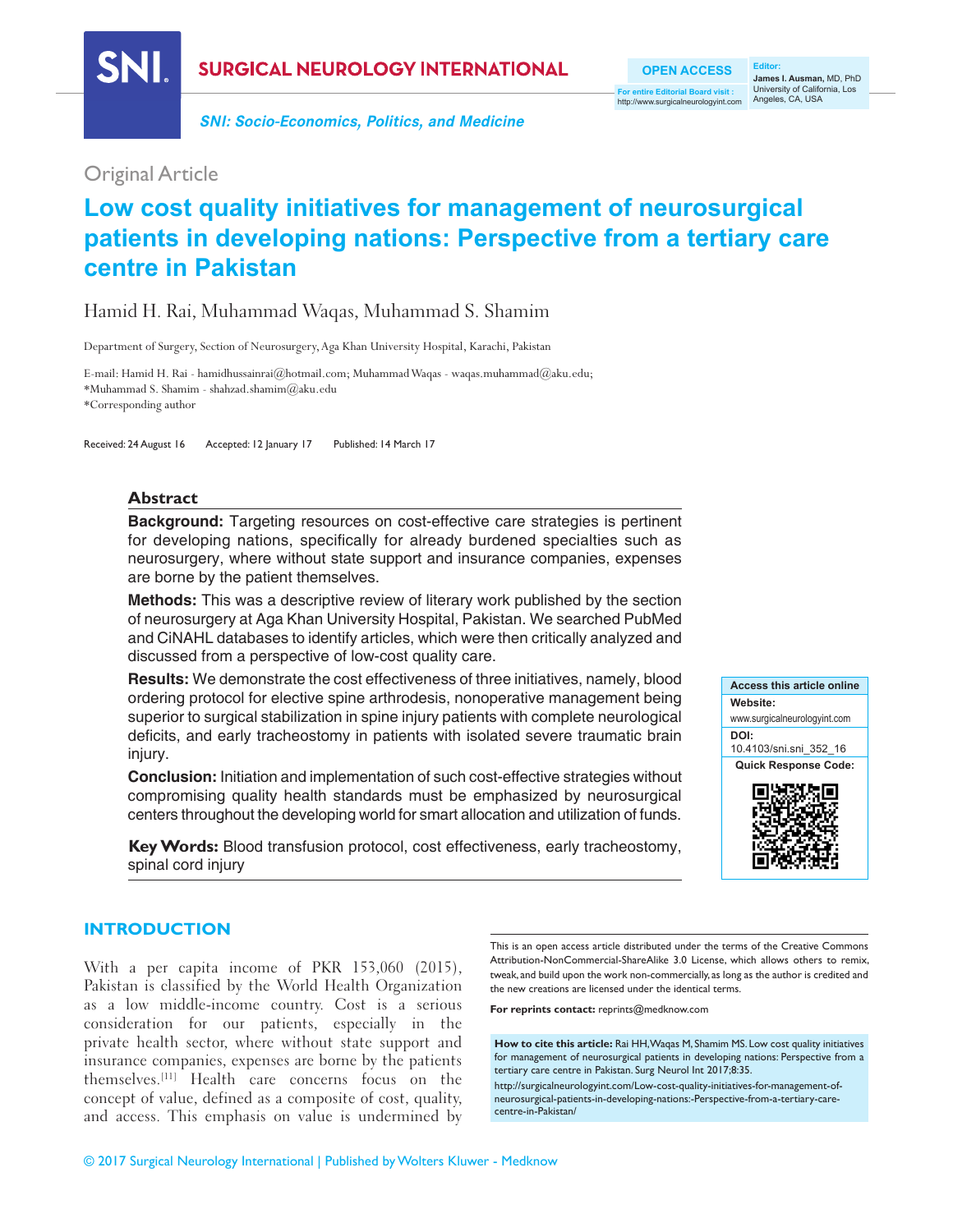a lack of correlation between the increase in health care spending in recent years and health outcomes, which is often contributed by a lack of information and tracking outcomes to determine the value of different treatments.[6] This increase in health care cost without direct improvements in health outcomes coupled with a desire to expand access to the large uninsured population has underscored the importance of quality initiatives that provide more affordable health care by maximizing value. Therefore, we must identify areas where costs could be significantly cut without impacting the quality of care.

#### **MATERIALS AND METHODS**

We searched PubMed and CiNAHL databases for articles published by the department of neurosurgery at Aga Khan University Hospital, Pakistan. The terms "Aga Khan University Hospital," "Neurosurgery," or "Research" were used to run search on two separate occasions, i.e., 8 May and 20 May 2016. We selected all the articles in which the studies were carried out at the Aga Khan University Hospital, irrespective of date of publication. The articles were then critically analyzed and discussed from a perspective of low cost quality care, with reference to the available international literature.

The prospective validation of blood ordering protocol was a cross-sectional study conducted during the year 2012. All adult patients who underwent elective spinal arthrodesis were included and prospectively observed. The actual transfusion index was calculated for individual patients with the formula C1/T, where C1 is the number of units of packed red blood cells (RBCs) cross matched and T is the number of actual transfusions. C1/T was then compared with a theoretical transfusion index C2/T for the same group of patients; C2 being the number derived from calculating the number of units of packed RBCs that would have been ordered for individual patient according to the protocol. The cost difference between C1/T and C2/T was analyzed.

A detailed retrospective analysis of all patients admitted from 2004 to 2010 with "complete injury," i.e., patients with either complete spinal cord injury (SCI) or complete deficits following traumatic spine injury presenting within 14 days of injury were included. Complete SCI was defined as patients having no motor or sensory function below the neurological level, no preserved function in sacral segments S4‑S5, and confirmed on the basis of MRI of affected region showing complete disruption of the spinal canal. Included patients were divided into two groups, those who underwent stabilization procedures and those who were managed nonoperatively. Both groups were compared with the outcome parameters being time to rehabilitation, length of hospital stay, 30‑day morbidity/ mortality, cost of treatment, and status at follow‑up. Rehabilitation was defined as mobilization from bed up to the chair or wheelchair, and status at follow‑up was measured in terms of axial pain or mobilization at follow‑up.

Patients with isolated severe traumatic brain injury (TBI), defined as a Glasgow Coma Scale (GCS) score <8, requiring airway control and ventilation were included in a 7‑year review. Early tracheostomy (ET) was defined as tracheostomy within 7 days of TBI, and prolonged endotracheal intubation (EI) as EI exceeding 7 days of TBI. All patients were comparable in terms of age and initial GCS, and both groups were evaluated regarding clinical outcome in terms of ventilator‑associated pneumonia (VAP), intensive care unit (ICU) stay, and Glasgow Outcome Scale (GOS).

#### **RESULTS**

A total of 125 patients were included for the blood ordering protocol and a total of 435 units of packed RBCs were ordered (C1), out of which only 108 units were transfused (T), yielding a C1/T of 4.02. The C2 for the same group of patients was 188 units of packed RBCs, and the C2/T was thus calculated to be 1.74. Implementation of the protocol would reduce per patient cost from Pakistani Rupees (PKR) 6676.8 ± 4125.8 to 4700.8  $\pm$  1712.86 (P < 0.001), with an overall cost reduction of 30%.

Fifty-four patients fulfilled the inclusion criteria for complete SCI, and half of these patients were operated. On comparing endpoints, patients in the operative group took longer time to rehabilitation  $(P = 0.002)$ ; had longer hospital stay ( $P = 0.006$ ), which included longer length of stay in special care unit  $(P = 0.002)$  as well as intensive care unit  $(P = 0.004)$ ; and were associated with more complications, especially those related to infections  $(P = 0.0027)$ . The mean cost of treatment was also significantly higher in the operative group, being USD 6500 compared to that of the nonoperative group of USD 1490  $(P < 0.001)$ .

Of the 100 patients with severe TBI, 49 underwent ET and 51 remained on prolonged EI for ventilation. Evaluation of both the groups regarding clinical outcome in terms of VAP showed higher frequency in the EI group relative to the ET group (63% vs. 45%;  $P = 0.09$ ). ET group showed significantly less ventilator days (10 days vs. 13 days;  $P = 0.031$ ), ICU stay (11 days vs. 13 days;  $P = 0.030$ , complication rate (14% vs. 18%), and mortality (8.2% vs. 17.6%). Clinical outcome assessed on the basis of GOS was also better in the ET group, and most importantly, total inpatient cost of USD 8027 in the ET group was considerably less compared with USD 9961 of the EI group.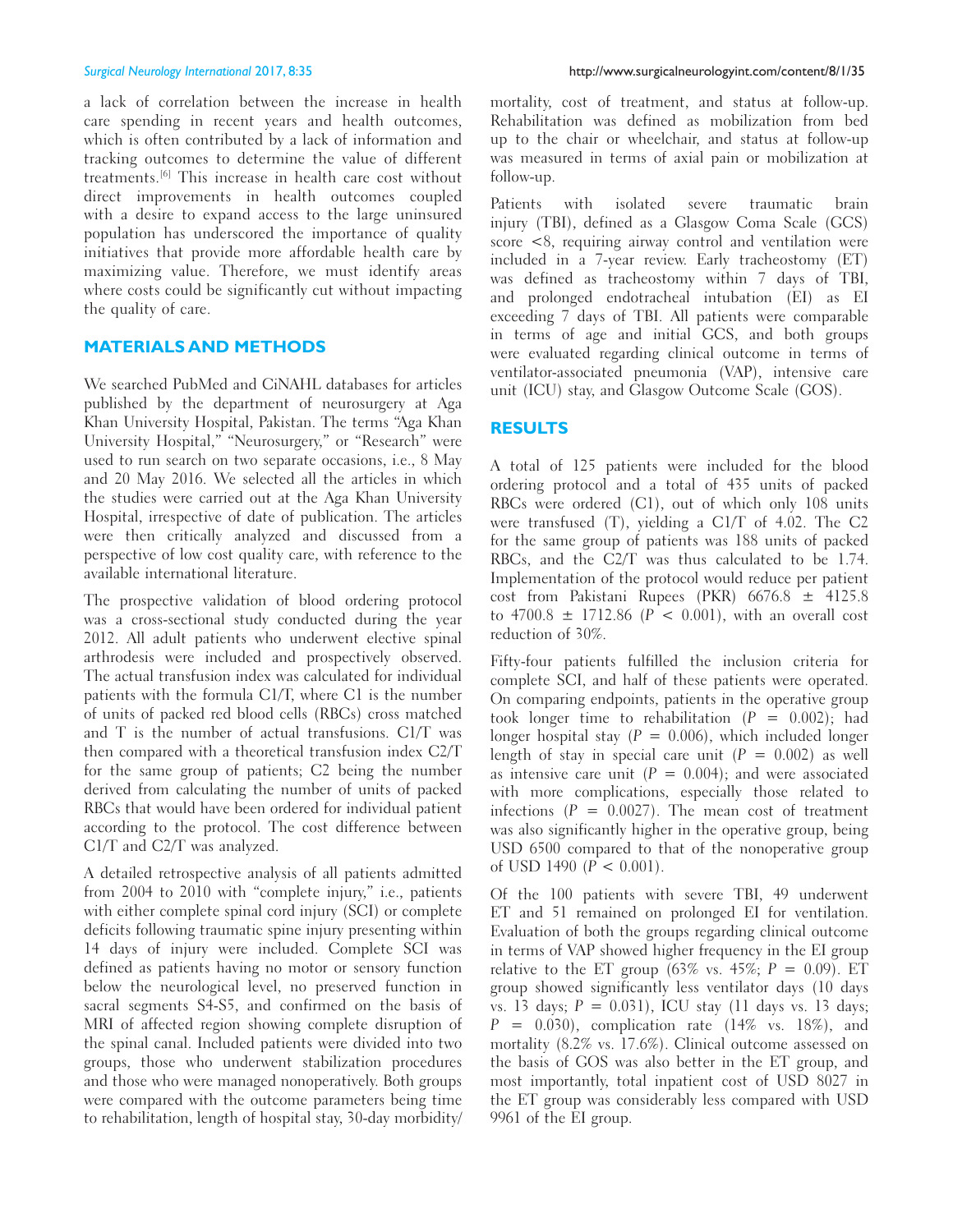#### **DISCUSSION**

With innovations regarding the safety and efficacy of spinal arthrodesis, the number of complex reconstructive fusion procedures is increasing.<sup>[4]</sup> Although historically such procedures were associated with major blood loss, recent advances in surgical techniques, methods of hemostasis, and improved anesthetic and perioperative management strategies have significantly reduced operative blood loss but have not eliminated operative transfusion requirements.[10] With no specific evidence-based guidelines regarding the appropriate amount of blood products to be ordered prior to specific spinal procedures – the respective blood loss and transfusion requirements are being overestimated.[9] It has been repeatedly stressed that patients undergoing elective spine arthrodesis tend to have more blood products arranged than what would be eventually required, therefore, generally yielding a high transfusion index.[9,19] This is primarily attributed to the lack of adequate institutional protocols or anecdotal surgeon-specific guidelines, resulting in the discarding or wasting of cross‑matched but unutilized blood, thus incurring extra workload on often busy blood banks and increased operative costs while depleting a vital resource.[3] This waste is particularly relevant for developing countries where resources are scarce and must be utilized judiciously. The crossmatch to transfusion (C/T) ratio or the transfusion index is a simple and reliable indicator of the accuracy of preoperative assessment of expected transfusions for an individual patient undergoing a particular surgical procedure. Hence, a published audit of our own institution's practices along with preoperative variables that contributed to perioperative transfusion requirements for elective spinal arthrodesis highlighted an unacceptably high C/T ratio and based on univariate analysis, recommending two units packed cells to be arranged for patients with preoperative hemoglobin levels <9 g/dl, trauma, and adult idiopathic scoliosis (AIS) cases, or where more than two levels are being decompressed and/or arthrodesed, and for the remainder of the cases, a group and hold policy should be sufficient.<sup>[1]</sup> Hence, a prospective validation of this individual patient‑based blood ordering protocol for elective spine arthrodesis highlights implementing our recommended protocol reduced the crossmatch to transfusion ratio from 4.02 to 1.74 and an overall cost reduction of 30%.[20] Other papers have similarly addressed the cost-effectiveness of a protocol-based arrangement of blood products for elective surgeries, and the concept of maximum surgical blood order schedule (MSBOS) was previously developed and implemented in other developed countries,[8] which resulted in significant cost reduction while changing practices for "routinely" or "unnecessarily" ordering blood.<sup>[12,14]</sup>

Surgical stabilization of patients with "complete" SCI is a common procedure in most spine centers of the world, despite the deficits being irreversible.<sup>[15]</sup> Surgical fixation of spine in these patients has been advocated on the basis of "perceived" advantages, such as stabilization of unstable spine, promotion of early rehabilitation, shorter hospital stay, and prevention of progressive deformity.<sup>[7,21]</sup> A case can be made for "incomplete" SCI, where recent literature highlights improved neurological outcome with early surgical stabilization.<sup>[5,22]</sup> However, with reference to patients with "complete" deficits in particular, the need for surgery has remained even more controversial,<sup>[13]</sup> with several authors advocating nonoperative management of these patients showing outcomes either comparable or superior to patients who undergo surgical stabilization.<sup>[2]</sup> Therefore, management of these patients revolves around the prevention of complications, early rehabilitation, and re‑integration into society. Hence, we aimed to compare the clinical outcomes and cost-effectiveness of surgical stabilization versus conservative management of spinal injury in patients with complete deficits, essentially from a developing country's point of view.[16] Based on our analysis, such expenditure appears unjustified for a procedure which does not have any evidence-proven advantage. Hence, we recommend that patients with "complete" SCI should be managed nonoperatively with a provision of surgery only if they remain symptomatic.

ET has shown to provide a relatively stable and well-tolerated airway, with access for good pulmonary toilet, making oral feeding possible, permitting early ambulation, and in turn preventing orthostatic and ventilator-associated pneumonia (VAP).<sup>[17]</sup> The review performed in our institution to evaluate the clinical outcome and cost-effectiveness of ET in isolated severe TBI patients highlights reducing the duration of mechanical ventilation and ICU stay, ICU-related morbidities, its overall effect on outcome, and at the same time being cost-effective.<sup>[18]</sup> The scarcity of intensive care facilities in Pakistan only allows a thoroughly efficient utilization of resources and cutting down the length of ICU stay, which is the most expensive part of the treatment, reduces the load considerably. Therefore, ET should be considered in severe head injury patients requiring prolong ventilator support.

#### **CONCLUSION**

For low‑middle income developing countries such as Pakistan, where without state support and insurance companies, expenses are borne by the patient themselves, especially in the private sector. Low cost initiatives without compromising health quality, as discussed, must be sought after by neurosurgical centers in developing countries, where financial and manpower constraints